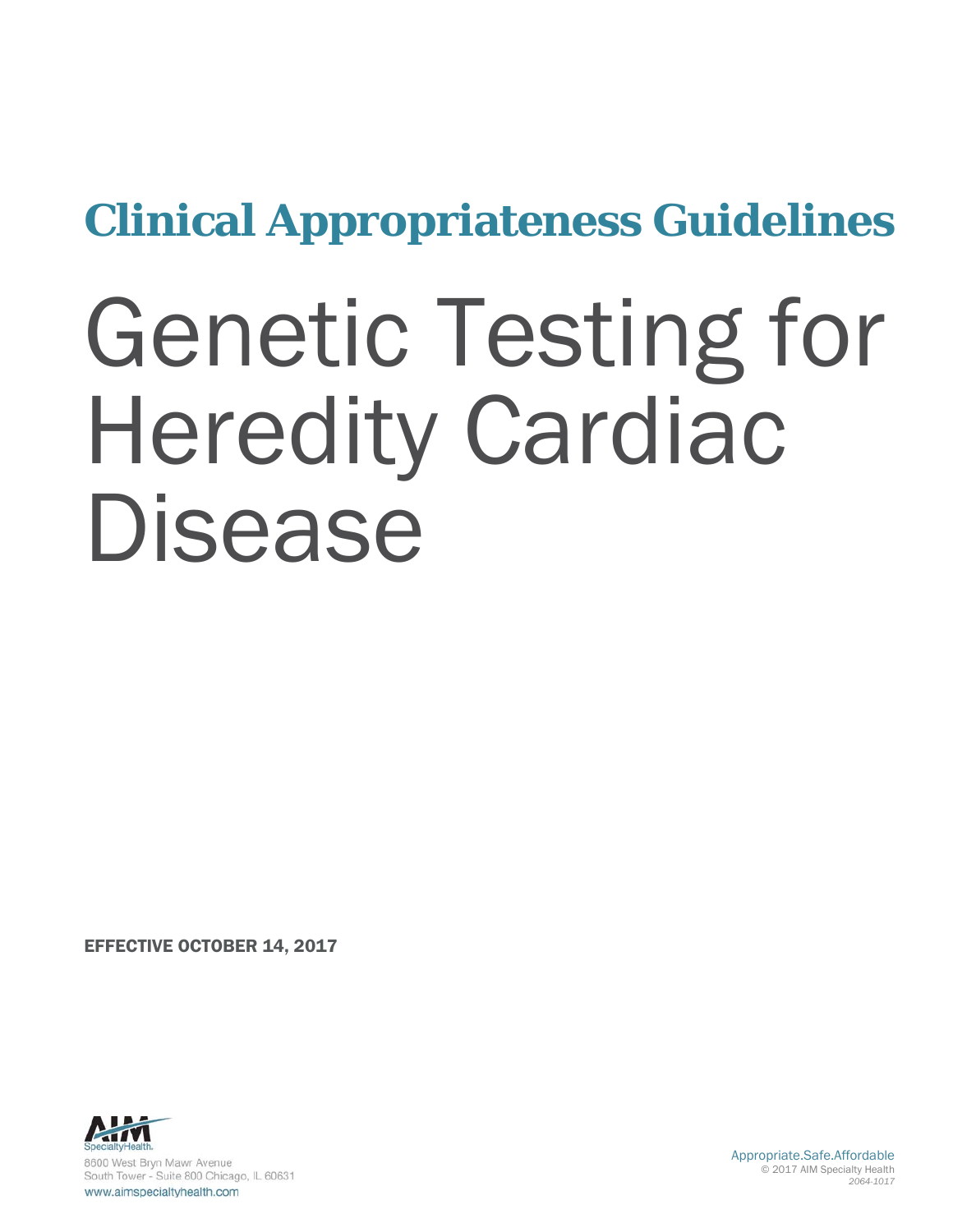# **Table of Contents**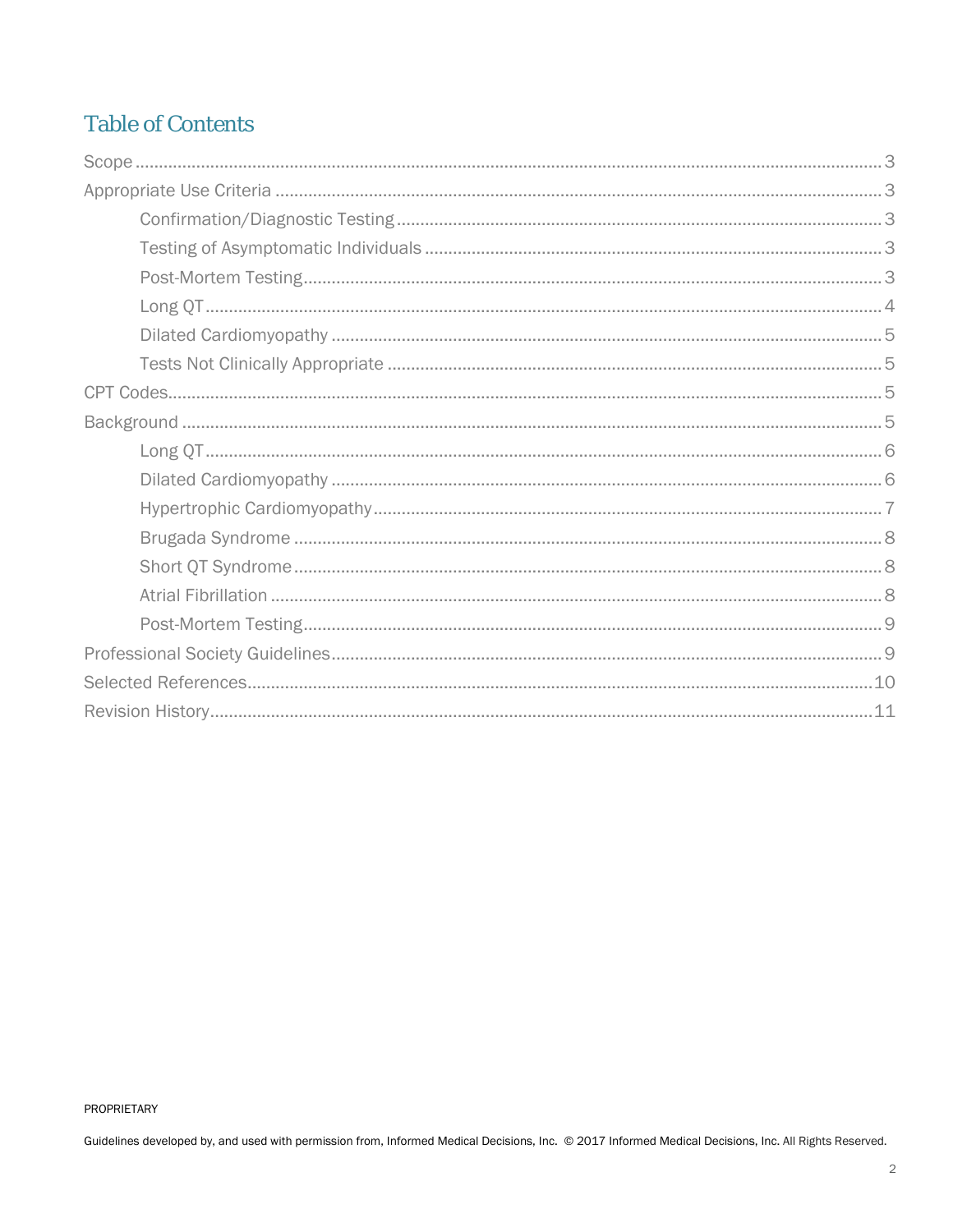# <span id="page-2-0"></span>Scope

This document addresses genetic testing for inherited arrhythmias and cardiomyopathies. Aortopathies and other connective tissue disorders with cardiac manifestations are NOT included in this document; see Genetic Testing for Single-Gene and Multifactorial Conditions Clinical Appropriateness Guidelines.

# <span id="page-2-1"></span>Appropriate Use Criteria

# <span id="page-2-2"></span>Confirmation/Diagnostic Testing

Confirmatory or diagnostic genetic testing for hereditary arrhythmias and cardiomyopathies is medically necessary when all of the following criteria are met:

- The individual is at risk for and/or has signs and symptoms of a hereditary cardiac disease
- The requested testing is as targeted as possible to a specific subset of genes related to the suspected condition (e.g. hypertrophic cardiomyopathy OR arrhythmogenic right ventricular cardiomyopathy/dysplasia)
- There are no additional relevant disease-specific criteria listed below

# <span id="page-2-3"></span>Testing of Asymptomatic Individuals

Single-site genetic testing for a known familial deleterious or suspected deleterious mutation is medically necessary for the following indications:

- hypertrophic cardiomyopathy (HCM)
- catecholaminergenic polymorphic ventricular tachycardia (CPVT)
- dilated cardiomyopathy (DCM)
- Brugada syndrome
- arrhythmogenic right ventricular cardiomyopathy/dysplasia (ARVC/D)
- left ventricular non-compaction cardiomyopathy (LVNC)
- restrictive cardiomyopathy (RCM)

# <span id="page-2-4"></span>Post-Mortem Testing

Post-mortem cardiac genetic testing of an individual with sudden unexplained death, whose first degree family member is a covered member, is reasonable in the following circumstances:

- When the autopsy reveals evidence for a *specific* underlying heritable cardiac condition (e.g. ARVC, HCM, DCM, RCM) AND all of the following criteria are met:
	- The corresponding targeted testing is ordered (e.g. HCM panel testing in cases where autopsy revealed evidence for HCM)
	- b. No other living relative has clinical evidence for the suspected condition (e.g. should a living relative have evidence for HCM, then testing for the living relative is recommended)

#### PROPRIETARY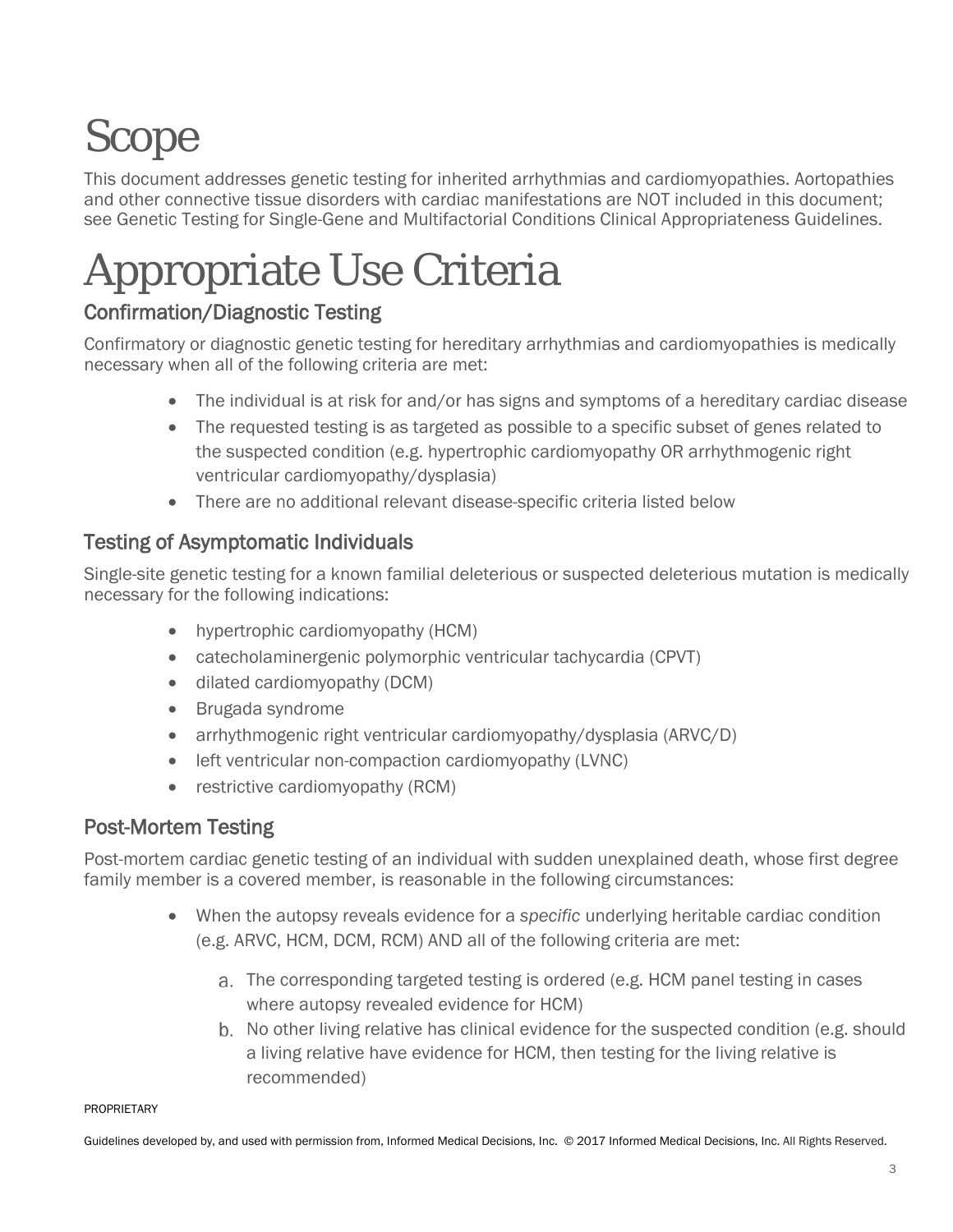- In 'autopsy negative' cases when all of the following criteria are met:
	- The deceased individual meets one of the following:
		- i. Age 40 years or younger at death
		- ii. Over 40 years at death and there is a documented family history of sudden death or cardiomyopathy
	- Cause for death remains unknown after completion of autopsy and toxicology testing (if completed)
	- The test requested is a single gene or targeted panel test for common genetic causes of sudden cardiac arrest/death and/or is as targeted as possible for the clinical indication

# <span id="page-3-0"></span>Long QT

Genetic testing for long QT syndrome (LQTS) is medically necessary when the individual meets general criteria for hereditary cardiac genetic testing (above) and one of the following indications:

- confirmatory (i.e., diagnostic) testing when there is confirmed prolonged QT interval on electrocardiogram (ECG) or Holter monitor (i.e., corrected QT [QTc] interval of >470 msec [males] or >480 msec [females]), and an acquired cause has been ruled out
- predictive testing, when there is evidence in a first-degree relative of either of the following:
	- o a history of prolonged QT interval on ECG or Holter monitor (i.e., corrected QT [QTc] interval of >470 msec [males] or >480 msec [females]) and the affected individual is not available for testing
	- o sudden death of suspected cardiac diagnosis or near sudden death at age 40 or younger with no evidence of ischemia and no genetic testing was performed
- predictive testing for a known familial mutation for LQTS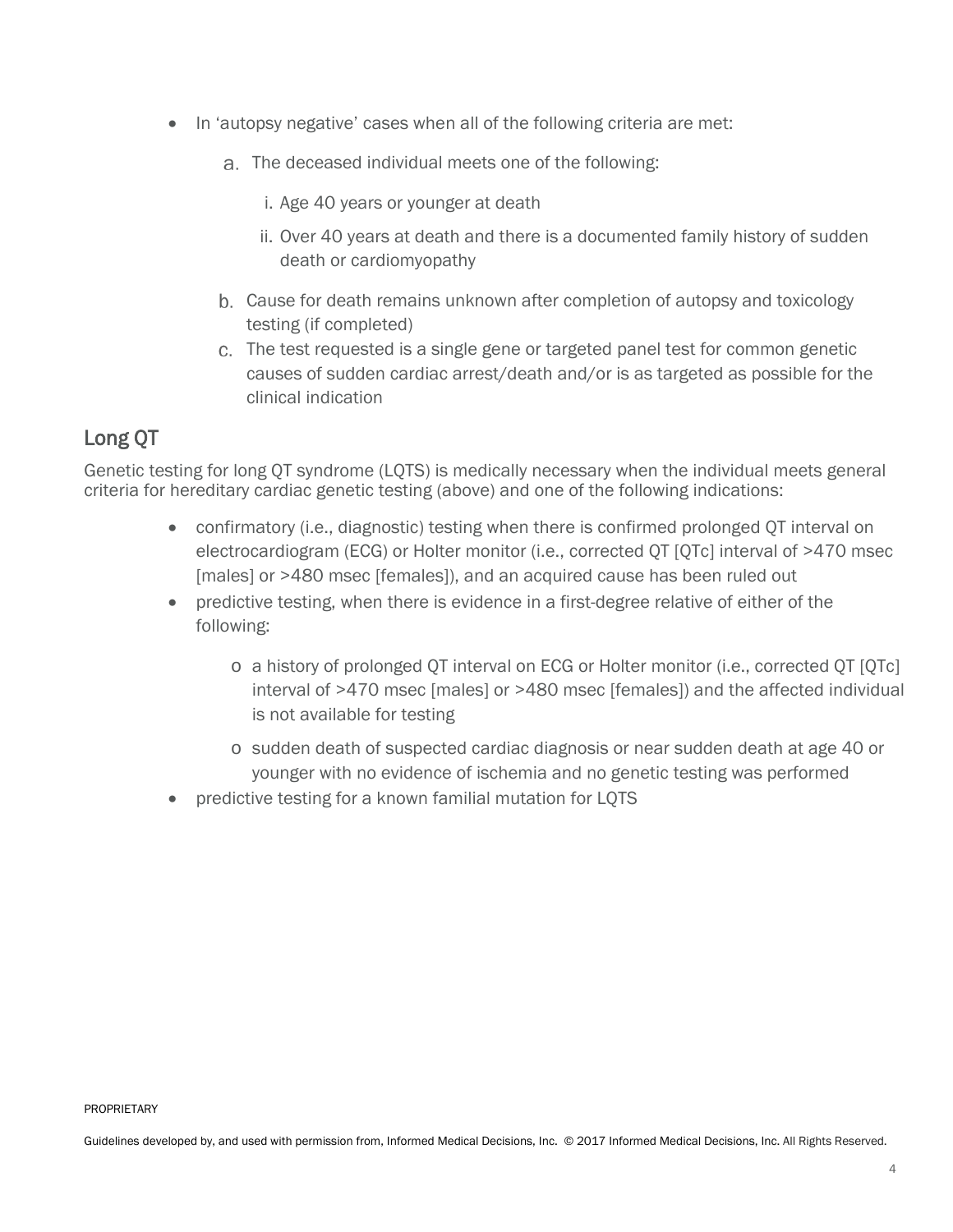### <span id="page-4-0"></span>Dilated Cardiomyopathy

Targeted single gene (DES, LMNA, SCN5A) OR multi-gene DCM panel genetic testing is medically necessary when the general criteria for hereditary cardiac genetic testing (above) are met in addition to the following:

- individual has a clinical diagnosis of dilated cardiomyopathy (DCM)
- individual has significant cardiac conduction disease (first-, second- or third- degree block) and/or family history of premature cardiac death (<50 years) in a first- or second-degree relative
- individual is a candidate for an ICD

### <span id="page-4-1"></span>Tests Not Clinically Appropriate

- Broad "multi-condition" panel testing (e.g. pan-cardio panel, arrhythmia panel) is not medically necessary.
- Genetic testing for short QT syndrome and atrial fibrillation is experimental, investigational and unproven.

# <span id="page-4-2"></span>CPT Codes

The following codes are associated with the guidelines outlined in this document. This list is not all inclusive.

- 81413 Cardiac ion channelopathies (eg, Brugada syndrome, long QT syndrome, catecholaminergic polymorphic ventricular tachycardia); genomic sequence analysis panel, must include sequencing of at least 10 genes, including ANK2, CASQ2, CAV3, KCNE1, KCNE2, KCNH2, KCNJ2, KCNQ1, RYR2, and SCN5A.
- 81414 Cardiac ion channelopathies (eg, Brugada syndrome, long QT syndrome, catecholaminergic polymorphic ventricular tachycardia); duplication/deletion gene analysis panel, must include analysis of at least 2 genes, including KCNH2 and KCNQ1.
- 81439 Inherited cardiomyopathy (eg, hypertrophic cardiomyopathy, dilated cardiomyopathy, arrhythmogenic right ventricular cardiomyopathy) genomic sequence analysis panel, must include sequencing of at least 5 genes, including DSG2, MYPBC3, MYH7, PKP2, and TTN.

# <span id="page-4-3"></span>**Background**

Most forms of arrhythmias and cardiomyopathies are multifactorial. There are, however, several forms of Mendelian hereditary cardiac disease that cause severe and early-onset symptoms. The hereditary arrhythmias and cardiomyopathies are primarily diagnosed clinically and symptoms can be variable within the same family. Although genetic test results may not guide medical management for those with a clinical diagnosis, identification of a mutation can allow for detection of asymptomatic family members who might benefit from life-saving treatment. Most hereditary cardiac conditions are associated with multiple genes. Targeted panel testing is reasonable in most cases.

#### PROPRIETARY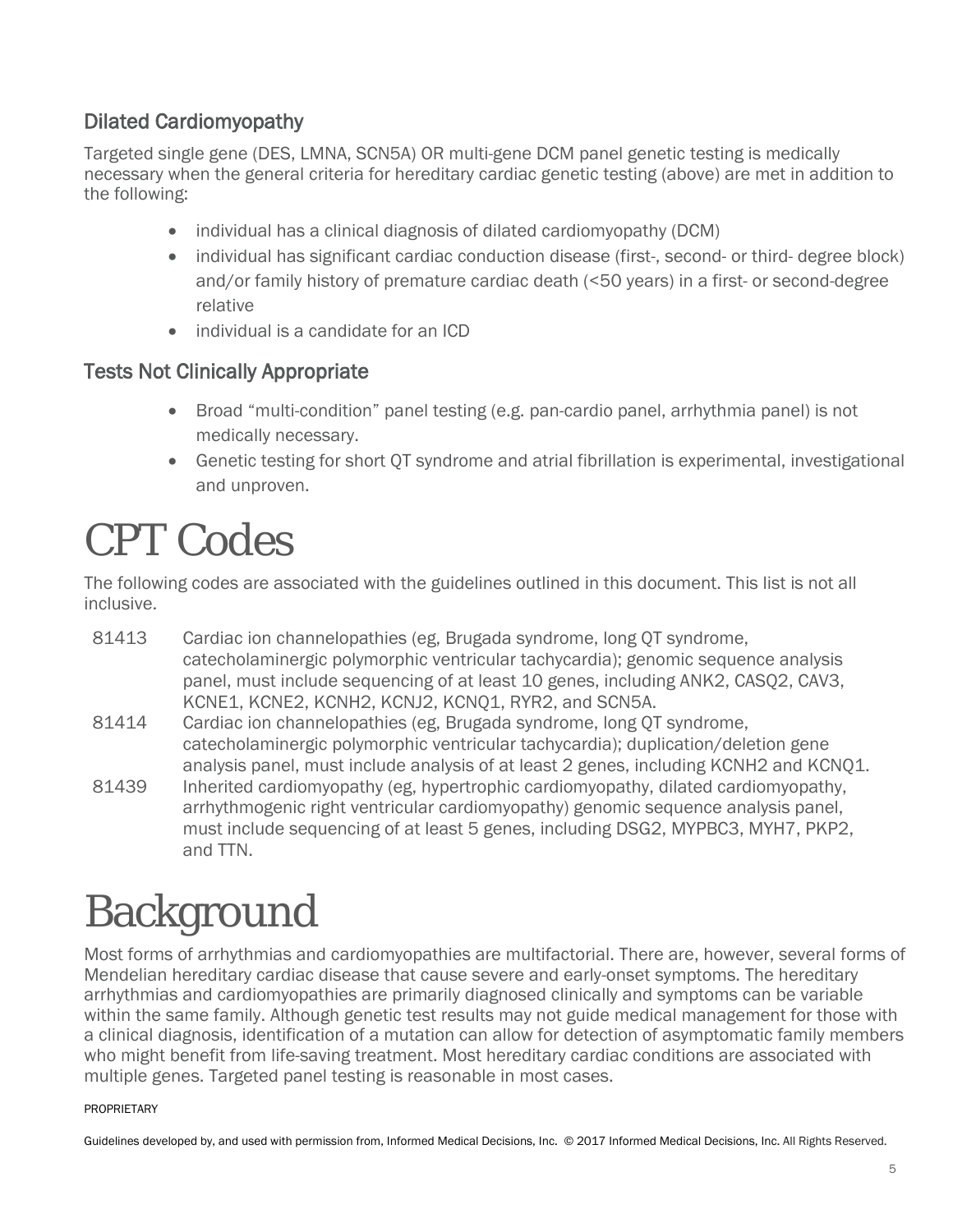# <span id="page-5-0"></span>Long QT

Long QT syndrome (LQTS) is characterized by prolongation of the QT interval on electrocardiogram (ECG). LQTS disorders are considered channelopathies, or diseases that affect cardiac ion channels. This condition predisposes the individual to cardiac events and arrhythmias including: torsades de pointes, ventricular tachycardia, syncopal episodes, ventricular fibrillation and cardiac arrest.

LQTS is diagnosed by considering the clinical features, the family history, and the ECG findings of the patient. LQTS may be diagnosed when the prolongation of the QTc interval is >470 msec (males) or >480 msec (females) (Crotti 2008). The clinical features may range from minor symptoms such as dizziness, to more severe symptoms such as seizure, syncope and sudden death. Congenital LQTS will usually manifest before the age of 40 years, generally in childhood and adolescence with the age of onset associated with the genotype. Long-term management of LQTS may include lifestyle modification, beta-adrenergic blockers, permanent pacemaker implantation, and implantable cardioverter defibrillators.

At least 15 genes have been found to be associated with LQTS; however, mutations in 3 genes represent the most common causes: KCNQ1 (30-35%), KCNH2 (25-30%), and SCN5A (5-10%). Not all patients meeting clinical criteria for LQTS have detectable mutations in one of the known associated genes. The recommended testing approach includes either single gene sequencing or a multi-gene sequencing panel, which may be more cost effective given the multiple associated genes. Genetic screening may provide unique assistance to a family member with normal QT interval (Schwartz 2006), as at-risk individuals can be identified prior to the onset of symptoms.

### <span id="page-5-1"></span>Dilated Cardiomyopathy

Dilated cardiomyopathy (DCM) is characterized by enlargement of the left ventricle of the heart and systolic impairment, in the absence of abnormal loading conditions or coronary artery disease sufficient to cause global systolic dysfunction (Haas 2015). The symptoms of DCM are similar to heart failure including shortness of breath, chest pain/tightness, fainting episodes and cardiac arrhythmias. The most serious complication of DCM is sudden, irregular heart rhythms that can be life threatening. Some individuals with DCM will have no symptoms throughout their lifetime.

DCM is a heterogeneous condition caused by ischemia, systemic disease (e.g. mitochondrial or muscular dystrophy), toxins, or infection. Twenty to 50 percent of cases of idiopathic DCM are inherited. DCM can be inherited as an X-linked, autosomal recessive or autosomal dominant condition. Autosomal dominant is the most common form of inherited DCM. There are at least 38 different genes known to cause DCM and many more genes implicated as associated with the condition. Genetic testing is available for multiple DCM genes, typically in large multi-gene panels. Genetic testing identifies a mutation in 22-50% of cases.

The 2011 HRS/EHRA expert consensus statement on the state of genetic testing for the channelopathies and cardiomyopathies recommends comprehensive (testing all clinically available DCM genes) or targeted (LMNA and SCN5A) DCM genetic testing for patients with DCM and significant cardiac conduction disease (i.e. first, second or third degree heart block) and/or family history of premature unexplained death. In addition, they state that genetic testing can be useful for patients with familial DCM to confirm diagnosis, to recognize those who are at highest risk of arrhythmia and syndromic features, to facilitate cascade screening within the family and to help with family planning. Known familial mutation testing is recommended when a mutation has been identified in the family.

#### PROPRIETARY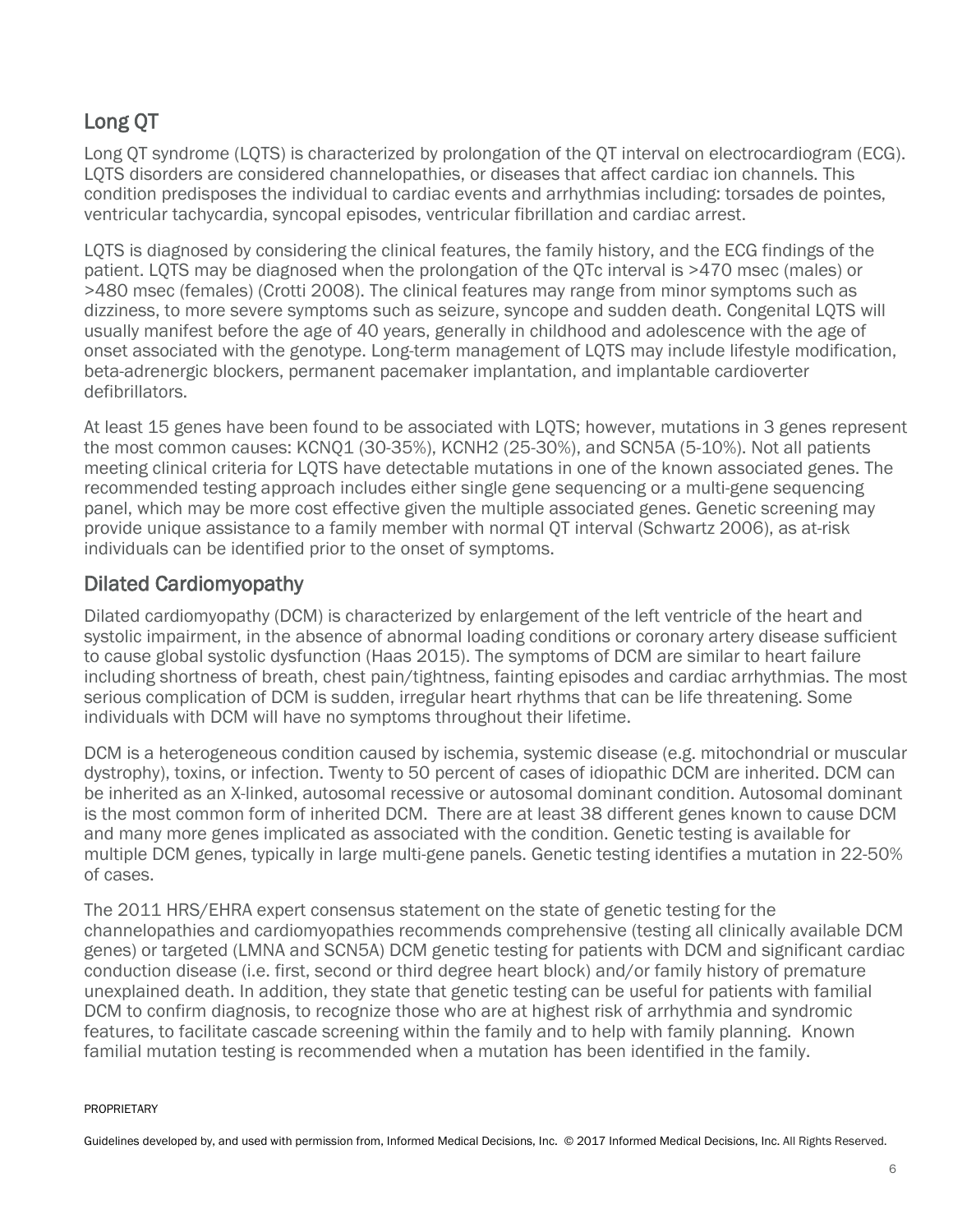Although genetic testing is useful in differentiating between familial versus isolated DCM, and therefore facilitates identification of at-risk family members, management for the individual affected with DCM typically does not change once a diagnosis of familial DCM is established. The one exception to this is when a LMNA mutation is identified. In individuals identified with a LMNA mutation requiring pacemaker placement (i.e. history of arrhythmia or known risk of arrhythmia), the use of a pacing ICD rather than a pacemaker has been recommended due to the risk of ventricular arrhythmias and sudden death (Meune 2006).

In families where a mutation is not yet identified, clinical screening (physical exam, echocardiogram, and ECG) for DCM is recommended for asymptomatic at-risk relatives yearly in childhood and every 1-3 years in adults (Journal of Cardiac Failure Vol. 15 No. 2 2009). If there is family history of early onset disease or family history of sudden death, increased frequency of screening may be more appropriate.

Once a familial mutation is identified, genetic testing for the known familial mutation in asymptomatic family members can differentiate between relatives who are at high risk of DCM and sudden death, versus relatives who did not inherit the familial mutation and for whom clinical screening is not warranted.

### <span id="page-6-0"></span>Hypertrophic Cardiomyopathy

Hypertrophic cardiomyopathy (HCM) is characterized by increased size of the left ventricle of the heart, typically caused by thickening of the walls of the heart. The symptoms of HCM can be variable, ranging from no symptoms to shortness of breath or irregular heart rhythms, or sudden death. The irregular heart rhythms can occur without warning and may be life threatening. HCM has a prevalence of 1/500 individuals, making it one of the most common cardiac genetic diseases. It is inherited as an autosomal dominant trait with reduced penetrance. Family history focused on history of sudden death and age of onset in family members can be helpful in risk stratification.

HCM is the most common cause of sudden death in athletes, accounting for 30% of cases of young sudden death during competition. Approximately 5%-10% of individuals with HCM progress to end-stage disease with impaired systolic function and, in some cases, left ventricular dilatation and regression of LVH. The annual mortality rate in individuals with end-stage disease is estimated at 11% and cardiac transplantation may be required. Current testing is estimated (depending on number of genes tested from 10 to 31 genes) to detect a mutation in 60-80% of individuals with HCM. Most of the mutations are found in sarcomeric proteins that are involved with contraction of the heart muscle, but undiagnosed glycogen storage disease can also present as HCM, as can transthyretin amyloidosis; some panels include these genes. Approximately 5% of patients will have two or more mutations identified (compound heterozygote); these patients often have an earlier age of onset and worse prognosis.

HCM is typically diagnosed clinically with cardiac imaging, physical exam, electrocardiogram, or based on histopathologic features at autopsy. Among persons with clinically diagnosed HCM, genetic testing is of unclear benefit for risk stratification, specifically sudden cardiac death (SCD) (Gersh et al., AHHF/AHA Guidelines, 2011). The major benefit of genetic testing in non-syndromic HCM lies in at-risk family member identification, prenatal testing, preimplantation genetic diagnosis, and, occasionally, distinguishing hereditary HCM from a secondary cause (e.g. uncontrolled hypertension, athlete's heart).

In the absence of an identifiable pathogenic mutation in the family, medical management for individuals with a family history of HCM includes increased cardiac screening with physical examination, 12-lead EKG, annual two-dimensional echocardiography during adolescence, and in some cases cardiac MRI, with screening continuing every 5 years in adulthood. Given the possibility for late-onset disease,

#### PROPRIETARY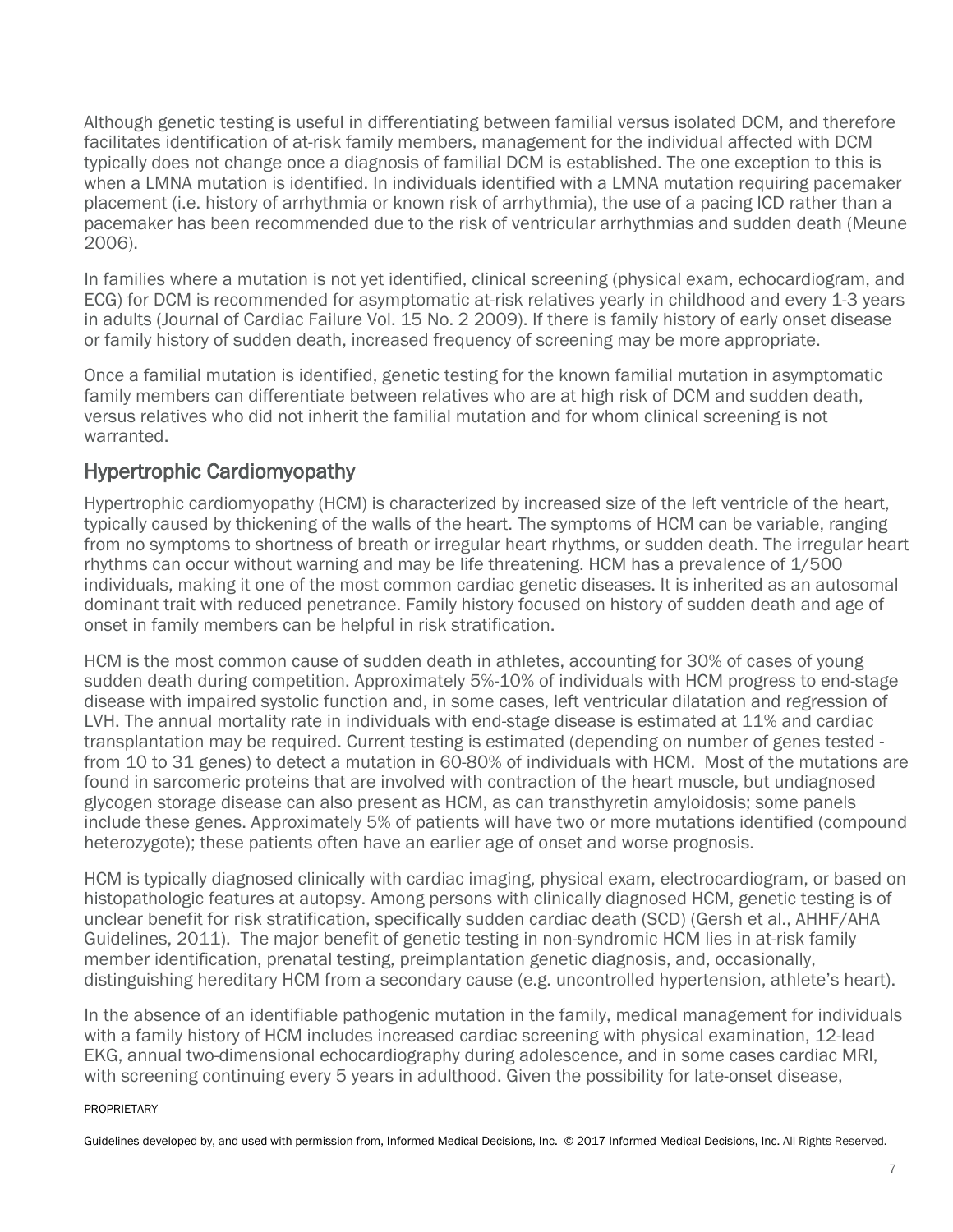screening well into adulthood is recommended. Once a mutation has been identified, testing negative for a known familial mutation allows at-risk family members to discontinue all screening (which can be both costly and time-consuming) (Gersh et al., AHHF/AHA Guidelines, 2011).

### <span id="page-7-0"></span>Brugada Syndrome

The diagnosis of Brugada Syndrome (BrS) is based on symptoms, electrocardiogram (EKG) and family history. A diagnosis can be made based on EKG results and clinical history in approximately 75% of persons. Genetic testing can also be helpful to make a diagnosis of BrS.

BrS is characterized by a specific pattern of EKG (ST segment elevation in leads V1-V3). This can be associated with right bundle branch block, a defect in the heart's conduction system that can also be seen on EKG. This pattern may be seen on resting EKG or may require an EKG while receiving a drug known as a sodium channel blocker. Symptoms of BrS can include arrhythmia or irregular heartbeats and fainting spells. These symptoms often occur at rest. Other triggers include high fever, large meals and excessive alcohol consumption. These BrS symptoms may be fatal if untreated.

Brugada syndrome typically presents in males in their 30s or 40s and is the second cause of death in men from Southeast Asia under the age of 40 years. Implantable cardioverter defibrillators (ICDs) are the only therapy currently known to be effective in persons with BrS with syncope or cardiac arrest. Avoidance of certain medications is recommended for persons with Brugada syndrome, as well as particular attention during a febrile state as this can be a risk factor for syncope.

At least sixteen genes are associated with Brugada syndrome. However, a recent study did not find a significant association between mutations in genes other than SCN5A and arrhythmia in a European population and warns about interpretation of variants in such other genes (Le Scouarnec 2015). Mutations in the SCN5A gene are the most common genetic cause for Brugada syndrome (20-30%) and account for >75% of BrS genotype positive persons. Targeted testing of SCN5A can be useful among persons with clinical suspicion for BrS, according to HRS guidelines (2011). Genetic testing is not indicated among persons with an isolated type 2 or 3 Brugada pattern on EKG. In most cases, the primary value of genetic testing for Brugada syndrome is to benefit at-risk family members.

# <span id="page-7-1"></span>Short QT Syndrome

Short QT syndrome (SQTS) is a congenital, inherited, primary electric disorder of the heart characterized by abnormally short QT intervals on the surface ECG (<360 ms) and an increased proclivity to develop atrial and/or ventricular tachyarrhythmias (Gussak 2005). SQTS is a genetically heterogeneous disease caused by mutations in five different genes (KCNH2, KCNQ1, KCNJ2, CACNA1C, and CACNB2B). All follow autosomal dominant inheritance; KCNH2 mutations are by far the most common cause in affected individuals (Patel 2010). However, mutation frequency and penetrance of these genes are uncertain.

HRS/EHRA guidelines regarding channelopathies and cardiomyopathies state that comprehensive or targeted SQTS genetic testing may be considered for any patient in whom a cardiologist has established a strong clinical index of suspicion for SQTS based on examination of the patient's clinical history, family history, and electrocardiographic phenotype (Class IIb-May be Useful) (HRS/EHRA 2011).

### <span id="page-7-2"></span>Atrial Fibrillation

Atrial fibrillation is characterized by uncoordinated electrical activity in the atria. Symptoms include dizziness, chest pain, palpitations, shortness of breath, syncope and an increased risk of stroke and sudden death. Some individuals with atrial fibrillation do not experience any symptoms. While the

#### PROPRIETARY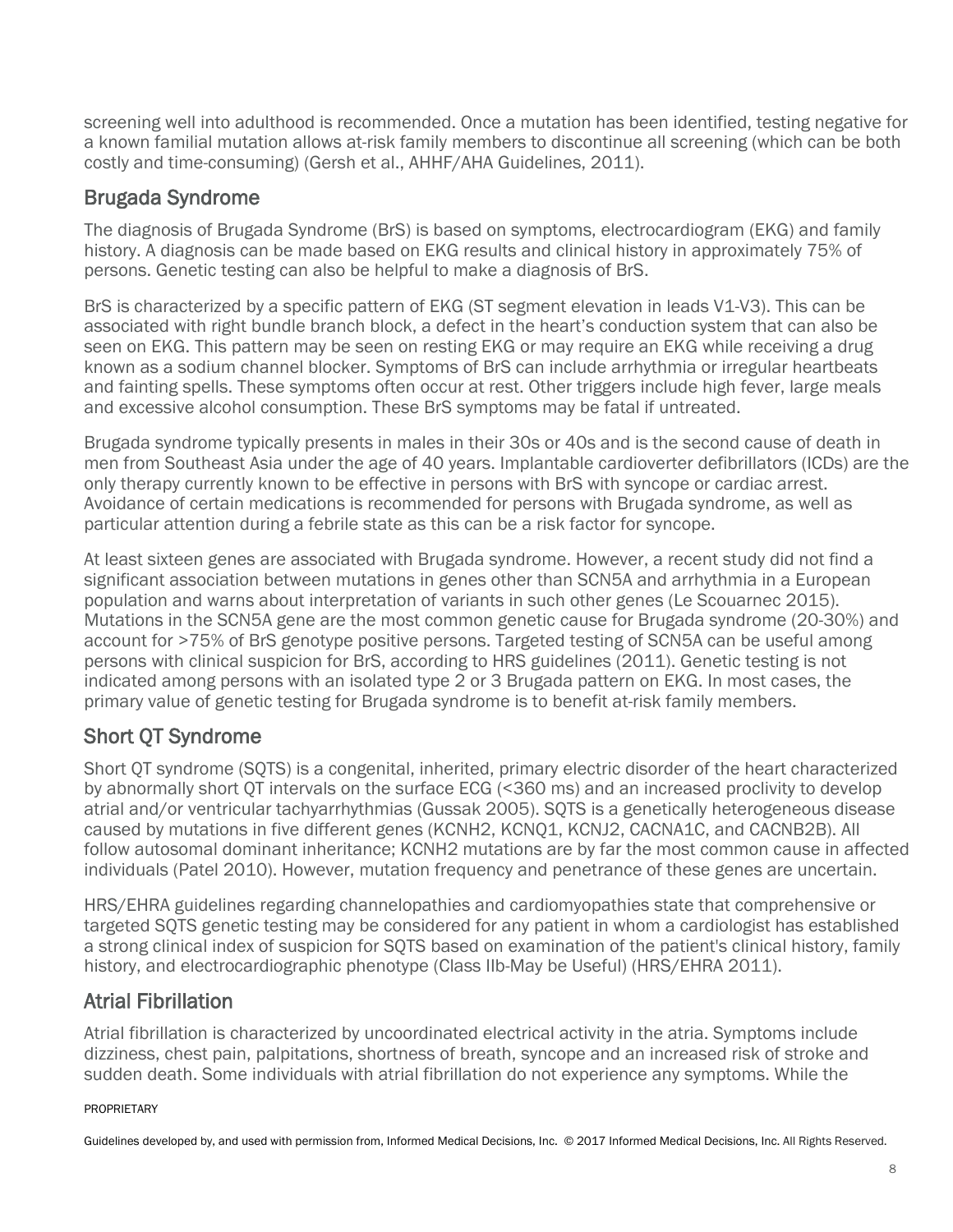majority of cases of AF are not hereditary, familial clustering does occur. Familial cases of AF are indistinguishable from acquired cases. Although a number of genes have been associated with an increased risk of AF, the role of these common genetic variants in risk stratification, assessment of disease progression, and determination of clinical outcomes is limited. Routine genetic testing related to AF is not indicated (January; ACC/AHA/HRS Practice Guidelines 2014).

### <span id="page-8-0"></span>Post-Mortem Testing

When plans cover genetic testing for the benefit of family members, postmortem genetic testing to confirm a diagnosis and allow for early detection of other family members should be considered. Best practice guidelines describe appropriate testing scenarios that include young (<40) unexplained sudden death and cases of suspected cardiomyopathies. Recent evidence suggests that genetic testing can help identify inherited cardiac disease in 25-35% of cases of sudden cardiac deaths.

Examples of suspicious circumstances at the time of death include: drowning in an experienced swimmer, single motor vehicle accident when no other factors present (negative toxicology screen), unexplained seizure in young person and sudden death during exercise or sleep.

# <span id="page-8-1"></span>Professional Society Guidelines

Ackerman MJ, Priori SG, Willems S, et al. HRS/EHRA expert consensus statement on the state of genetic testing for the channelopathies and cardiomyopathies: this document was developed as a partnership between the Heart Rhythm Society (HRS) and the European Heart Rhythm Association (EHRA). Heart Rhythm. 2011 Aug;8(8):1308-39.

Antzelevitch C, Brugada P, Borggrefe M, et al. Brugada syndrome: report of the second consensus conference: endorsed by the Heart Rhythm Society and the European Heart Rhythm Association. Circulation. 2005 Feb 8;111(5):659-70.

Elliott PM, Anastasakis A, Borger MA, et al. 2014 ESC Guidelines on diagnosis and management of hypertrophic cardiomyopathy: The Task Force for the Diagnosis and Management of Hypertrophic Cardiomyopathy of the European Society of Cardiology (ESC). Eur Heart J. 2014 Oct 14;35(39):2733-79.

Gersh BJ, Maron BJ, Bonow RO, et al. ACCF/AHA guidelines for the diagnosis and treatment of hypertrophic cardiomyopathy: a report of the American College of Cardiology Foundation/American Heart Association Task Force on Practice Guidelines. J Thorac Cardiovasc Surg. 2011 Dec;142(6):e153-203.

Hershberger RE, Lindenfeld J, Mestroni L, et al. Genetic evaluation of cardiomyopathy--a Heart Failure Society of America practice guideline. J Card Fail. 2009 Mar;15(2):83-97.

Hundley WG, Bluemke DA, Finn JP, et al. ACCF/ACR/AHA/NASCI/SCMR 2010 expert consensus document on cardiovascular magnetic resonance. J Am Coll Cardiol. 2010 Jun 8;55(23):2614-62.

January CT, Wann LS, Alpert JS, et al. 2014 AHA/ACC/HRS guideline for the management of patients with atrial fibrillation: a report of the American College of Cardiology/American Heart Association Task Force on Practice Guidelines and the Heart Rhythm Society. J Am Coll Cardiol. 2014 Dec 2;64(21):e1-76.

Lehnart SE, Ackerman MJ, Benson DW Jr, et al. Inherited arrhythmias: a National Heart, Lung, and Blood Institute and Office of Rare Diseases workshop consensus report about the diagnosis, phenotyping,

PROPRIETARY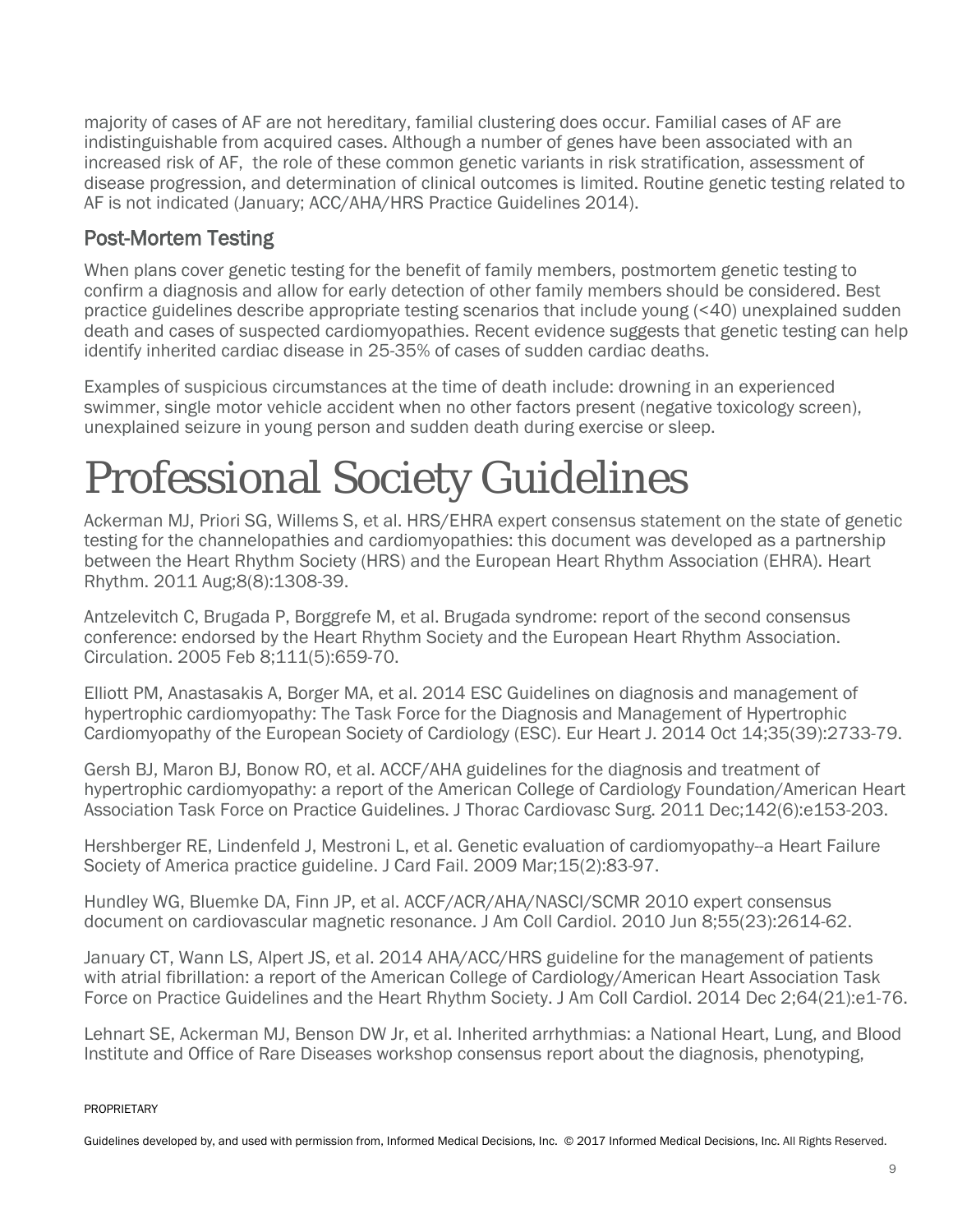molecular mechanisms, and therapeutic approaches for primary cardiomyopathies of gene mutations affecting ion channel function. Circulation. 2007 Nov 13;116(20):2325-45.

Maron BJ, Thompson PD, Ackerman MJ, et al. Recommendations and considerations related to preparticipation screening for cardiovascular abnormalities in competitive athletes: 2007 update: a scientific statement from the American Heart Association Council on Nutrition, Physical Activity, and Metabolism: endorsed by the American College of Cardiology Foundation. Circulation. 2007 Mar 27;115(12):1643-455.

# <span id="page-9-0"></span>Selected References

- 1 Behr E, Wood DA, Wright M, et al. Cardiological assessment of first-degree relatives in sudden arrhythmic death syndrome. Lancet. 2003 Nov 1, 362(9394):1457-9.
- 2 Brugada R. Sudden death: managing the family, the role of genetics. Heart. 2011 Apr;97(8):676-81.
- 3 Clarke JL, Ladapo JL, Monane M, et al. The diagnosis of CAD in women: addressing the unmet need a report from the national expert roundtable meeting. Popul Health Manag. 2015 Apr;18(2):86-92.
- 4 Crotti L, Celano G, Dagradi F,et al. Congenital long QT syndrome. Orphanet J Rare Dis. 2008 Jul 7;3:18.
- 5 Goldenberg I, Horr S, Moss AJ, et al. Risk for life-threatening cardiac events in patients with genotype-confirmed long-QT syndrome and normal-range corrected QT intervals. J Am Coll Cardiol. 2011;57:51–9.
- 6 Gussak I, Bjerregaard P. Short QT syndrome: 5 years of progress. J Electrocardiol. 2005 Oct;38(4):375-7.
- 7 Gussak I, Brugada P, Brugada J, et al. Idiopathic short QT interval: a new clinical syndrome? Cardiology. 2000;94(2):99-102.
- 8 Haas J, Frese KS, Peil B, et al. Atlas of the clinical genetics of human dilated cardiomyopathy. Eur Heart J. 2015 May 7;36(18):1123-35a.
- 9 Le Scouarnec S, Karakachoff M, Gourraud JB, et al. Testing the burden of rare variation in arrhythmia-susceptibility genes provides new insights into molecular diagnosis for Brugada syndrome. Hum Mol Genet. 2015 May 15;24(10):2757-63.
- 10 Mazzanti A, Kanthan A, Monteforte N, et al. Novel insight into the natural history of short QT syndrome. J Am Coll Cardiol. 2014 Apr 8;63(13):1300-8. 11 Mega JL, Stitziel NO, Smith JG et al. Genetic risk, coronary heart disease events, and the clinical benefit of statin therapy: an analysis of primary and
- secondary prevention trials. Lancet. 2015 Jun 6;385(9984):2264-71.
- 12 Meune C, Van Berlo JH, Anselme F, et al. Primary prevention of sudden death in patients with lamin A/C gene mutations. N Engl J Med. 2006 Jan 12;354(2):209-10.
- 13 Middleton O, Baxter S, Demo E, et al. National Association of Medical Examiners position paper: retaining postmortem samples for genetic testing. Acad Forensic Pathol 2013;3(2):191-194.
- 14 National Society of Genetic Counselors [Internet]. Chicago, IL: National Society of Genetic Counselors; c2017. Post mortem genetic testing. [updated 2017 Aug; cited 13 Sep. 2017]. Available at[: http://www.nsgc.org/postmortem.](http://www.nsgc.org/postmortem)
- 15 Patel, C, Gan-Xin, Y, Antzelevitc, C. Short QT syndrome: from bench to bedside. Circulation: Arrhythmia and Electrophysiology. 2010;3:401-408.
- 16 Olson TM, Michels VV, Ballew JD, et al. Sodium channel mutations and susceptibility to heart failure and atrial fibrillation. JAMA. 2005 Jan 26;293(4):447-54.
- 17 Schwartz PJ. The congenital long QT syndromes from genotype to phenotype: clinical implications. J Intern Med. 2006 Jan;259(1):39-47.
- 18 Schwartz PJ, Crotti L. QTc behavior during exercise and genetic testing for the long-QT syndrome. Circulation. 2011 Nov 15;124(20):2181-4.
- 19 Tan HL, Hofman N, van Langen IM, et al. Sudden unexplained death: heritability and diagnostic yield of cardiological and genetic examination in surviving relatives. Circulation. 2005 Jul 12;112(2):207-13.
- 20 van Langen IM, Birnie E, Alders M, et al. The use of genotype-phenotype correlations in mutation analysis for the long QT syndrome. J Med Genet. 2003;40:141–5.
- 21 van Berlo JH, de Voogt WG, van der Kooi AJ, et al. Meta-analysis of clinical characteristics of 299 carriers of LMNA gene mutations: do lamin A/C mutations portend a high risk of sudden death? J Mol Med (Berl). 2005 Jan;83(1):79-83
- 22 Waldmüller S, Schroeder C, Sturm M, et al. Targeted 46-gene and clinical exome sequencing for mutations causing cardiomyopathies. Mol Cell Probes. 2015 Oct;29(5):308-14.

#### PROPRIETARY